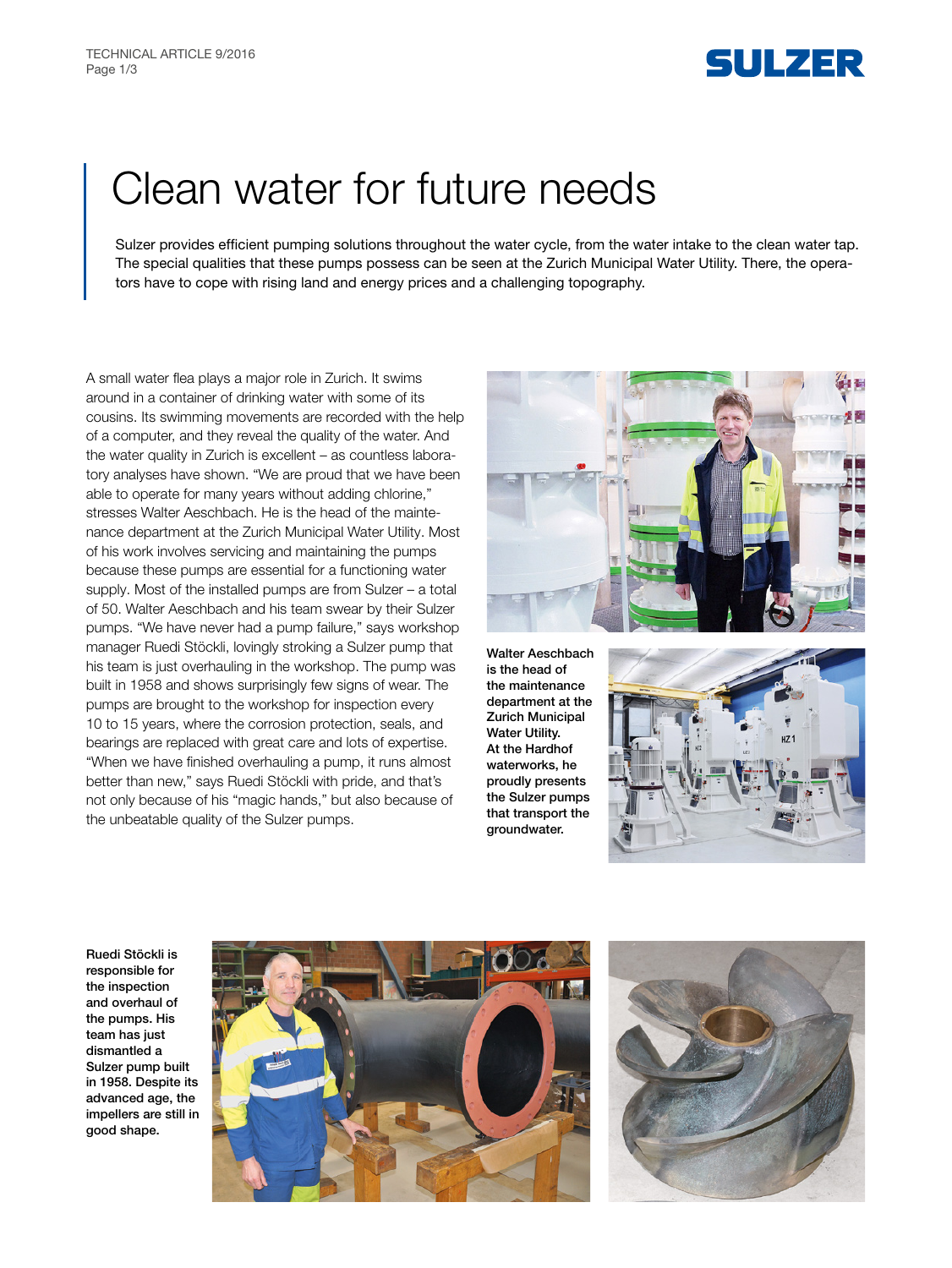Around 70% of the drinking water in Zurich is extracted from the Lake Zurich. The lake water runs through a multistage purification process.



## The trouble with the mountains

Zurich has the good fortune to have an almost inexhaustible water reservoir at its doorstep, in the form of Lake Zurich. There are also springs in the surrounding region as well as groundwater. However, supplying more than 800'000 people with fresh water every day is nevertheless a technical challenge. Over two-thirds of the more than 50 million cubic meters of drinking water that are produced every year originates from the lake. The quality of the lake water has improved significantly in the last few decades as a result of the more stringent water conservation laws. However, extensive treatment of the lake water is still necessary, which is not the case with springwater and groundwater. The water intake is situated 30 meters below the lake surface level. Pumping stations with a total of ten pumps transport the lake water up to the processing plants. Pumps can be switched on or off as required. A multistage, classical water purification treatment is then carried out, consisting of:

- Pretreatment
- Fast filter
- Ozone station
- Active carbon filter
- Slow sand filter

Pumps raise the water each time so that it can then trickle through the filter basin. The purified water is then transported to various reservoirs via additional pumping stations and from there to the households. Because of the hilly topography of Zurich, this is no trivial undertaking; the supply area covers altitudes between 400 and 870 meters above sea level. To ensure that there is sufficient pressure in all the waterlines, the Zurich Municipal Water Utility has divided the area of the city into four pressure zones. Each zone is then supplied from a reservoir located above it. That means the pumps have to fulfill very different requirements, depending on the reservoir they supply. Sulzer has designed the pumps precisely for each situation so that they run at ideal efficiency and do not need a frequency converter. The delivery heads range from 50 to more than 400 meters and the capacities from 12 to 2'500  $\mathrm{m}^3$ /h. It would be easier to supply a city without hills; it takes a great deal of energy to raise water. In some places, the water even has to be transported over a hill. Backward-running pumps are in use there to recover at least some of the energy from the downward-flowing water. The Swiss love their mountains, "but a flat city would be more sensible from the viewpoint of water supply," says Walter Aeschbach with a smile. Mountains do have an advantage though: thanks to the reservoirs, there are fewer pressure fluctuations in the distribution network, and the risk of burst pipes is reduced.